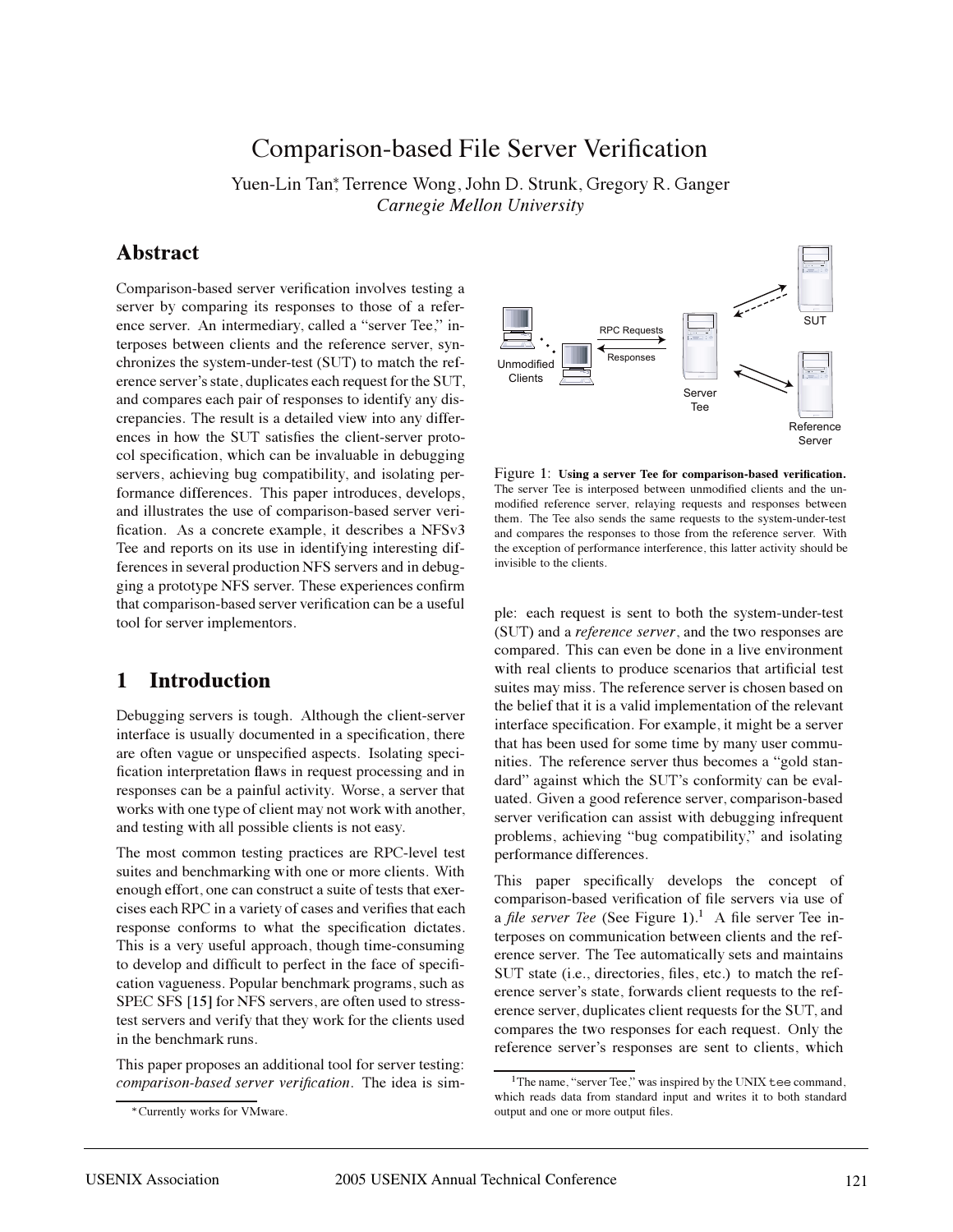makes it possible to perform comparison-based verification even in live environments.

The paper details the design and implementation of a NFSv3 Tee. To illustrate the use of a file server Tee, we present the results of using our NFSv3 Tee to compare several popular production NFS servers, including FreeBSD, a Network Appliance box, and two versions of Linux. A variety of differences are identified, including some discrepancies that would affect correctness for some clients. We also describe experiences using our NFSv3 Tee to debug a prototype NFS server.

The remainder of this paper is organized as follows. Section 2 puts comparison-based server verification in context and discusses what it can be used for. Section 3 discusses how a file server Tee works. Section 4 describes the design and implementation of our NFSv3 Tee. Section 5 evaluates our NFSv3 Tee and presents results of several case studies using it. Section 6 discusses additional issues and features of comparison-based file server verification. Section 7 discusses related work.

# **2 Background**

Distributed computing based on the client-server model is commonplace. Generally speaking, this model consists of clients sending RPC requests to servers and receiving responses after the server finishes the requested action. For most file servers, for example, system calls map roughly to RPC requests, supporting actions like file creation and deletion, data reads and writes, and fetching of directory entry listings.

Developing functional servers can be fairly straightforward, given the variety of RPC packages available and the maturity of the field. Fully debugging them, however, can be tricky. While the server interface is usually codified in a specification, there are often aspects that are insufficiently formalized and thus open to interpretation. Different client or server implementors may interpret them differently, creating a variety of de facto standards to be supported (by servers or clients).

There are two common testing strategies for servers. The first, based on RPC-level test suites, exercises each individual RPC request and verifies proper responses in specific situations. For each test case, the test scaffolding sets server state as needed, sends the RPC request, and compares the response to the expected value. Verifying that the RPC request did the right thing may involve additional server state checking via follow-up RPC requests. After each test case, any residual server state is cleaned up. Constructing exhaustive RPC test suites is a painstaking task, but it is a necessary step if serious robustness is desired. One challenge with such test suites, as with almost all testing, is balancing coverage with development effort and test completion time. Another challenge, related to specification vagueness, is accuracy: the test suite implementor interprets the specification, but may not do so the same way as others.

The second testing strategy is to experiment with applications and benchmarks executing on one or more client implementation(s).<sup>2</sup> This complements RPC-level testing by exercising the server with specific clients, ensuring that those clients work well with the server when executing at least some important workloads; thus, it helps with the accuracy issue mentioned above. On the other hand, it usually offers much less coverage than RPClevel testing. It also does not ensure that the server will work with clients that were not tested.

### **2.1 Comparison-based verification**

Comparison-based verification complements these testing approaches. It does not eliminate the coverage problem, but it can help with the accuracy issue by conforming to someone else's interpretation of the specification. It can help with the coverage issue, somewhat, by exposing problem "types" that recur across RPCs and should be addressed en masse.

Comparison-based verification consists of comparing the server being tested to a "gold standard," a reference server whose implementation is believed to work correctly. Specifically, the state of the SUT is set up to match that of the reference server, and then each RPC request is duplicated so that the two servers' responses to each request can be compared. If the server states were synchronized properly, and the reference server is correct, differences in responses indicate potential problems with the SUT.

Comparison-based verification can help server development in four ways: debugging client-perceived problems, achieving bug compatibility with existing server implementations, testing in live environments, and isolating performance differences.

**1. Debugging**: With benchmark-based testing, in particular, bugs exhibit themselves as situations where the benchmark fails to complete successfully. When this happens, significant effort is often needed to determine exactly what server response(s) caused the client to fail. For example, single-stepping through client actions might be used, but this is time-consuming and may alter client behavior enough that the problem no longer arises. Another approach is to sniff network packets and interpret the exchanges between client and server to identify the last interactions before problems arise. Then, one

<sup>2</sup>Research prototypes are almost always tested only in this way.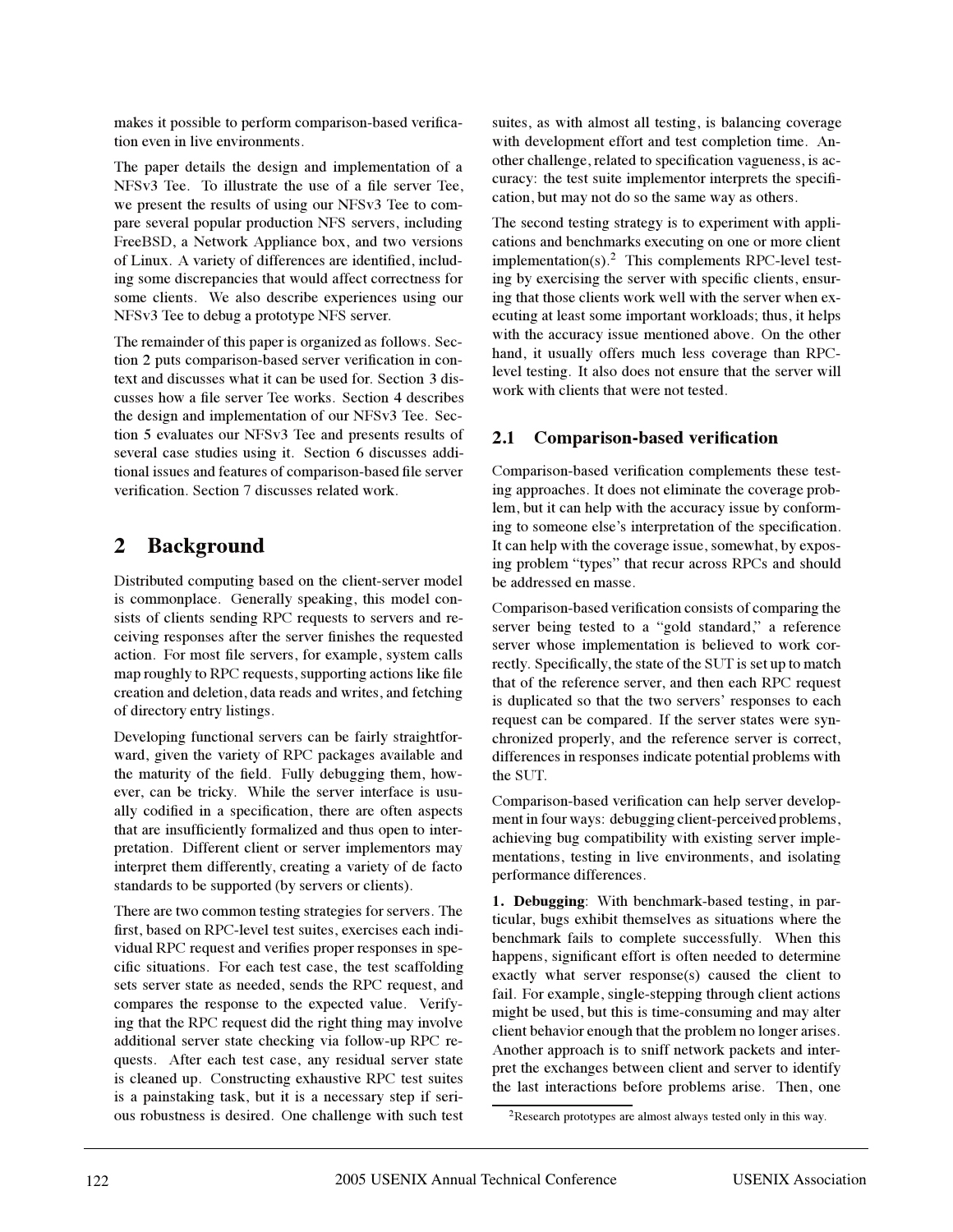can begin detailed analysis of those RPC requests and responses.

Comparison-based verification offers a simpler solution, assuming that the benchmark runs properly when using the reference server. Comparing the SUT's responses to the problem-free responses produced by the reference server can quickly identify the specific RPC requests for which there are differences. Comparison provides the most benefit when problems involve nuances in responses that cause problems for clients (as contrasted with problems where the server crashes)—often, these will be places where the server implementors interpreted the specification differently. For such problems, the exact differences between the two servers' responses can be identified, providing detailed guidance to the developer who needs to find and fix the implementation problem.

**2. Bug compatibility**: In discussing vagueness in specifications, we have noted that some aspects are often open to interpretation. Sometimes, implementors misinterpret them even if they are not vague. Although it is tempting to declare both situations "the other implementor's problem," that is simply not a viable option for those seeking to achieve widespread use of their server. For example, companies attempting to introduce a new server product into an existing market **must** make that server work for the popular clients. Thus, deployed clients introduce de facto standards that a server must accommodate. Further, if clients (existing and new) conform to particular "features" of a popular server's implementation (or a previous version of the new server), then that again becomes a de facto standard. Some use the phrase, "bug compatibility," to describe what must be achieved given these issues.

As a concrete example of bug compatibility, consider the following real problem encountered with a previous NFSv2 server we developed: Linux clients (at the time) did not invalidate directory cookies when manipulating directories, which our interpretation of the specification (and the implementations of some other clients) indicated should be done. So, with that Linux client, an "rm -rf" of a large directory would read part of the directory, remove those files, and then do another READ-DIR with the cookie returned by the first READDIR. Our server compressed directories when entries were removed, and thus the old cookie (an index into the directory) would point beyond some live entries after some files were removed—the "rm -rf" would thus miss some files. We considered keeping a table of cookie-to-index mappings instead, but without a way to invalidate entries safely (there are no definable client sessions in NFSv2), the table would have to be kept persistently; we finally just disabled directory compression. (NFSv3 has a "cookie verifier," which would allows a server to solve

this problem, even when other clients change the directory.)

Comparison-based verification is a great tool for achieving bug compatibility. Specifically, one can compare each response from the SUT with that produced by a reference server that implements the de facto standard. Such comparisons expose differences that might indicate differing interpretations of the specification or other forms of failure to achieve bug compatibility. Of course, one needs an input workload that has good coverage to fully uncover de facto standards.

**3. In situ verification**: Testing and benchmarking allow offline verification that a server works as desired, which is perfect for those developing a new server. These approaches are of less value to IT administrators seeking comfort before replacing an existing server with a new one. In high-end environments (e.g., bank data centers), expensive service agreements and penalty clauses can provide the desired comfort. But, in less resource-heavy environments (e.g., university departments or small businesses), administrators often have to take the plunge with less comfort.

Comparison-based verification offers an alternative, which is to run the new server as the SUT for a period of time while using the existing server as the reference server.<sup>3</sup> This requires inserting a server Tee into the live environment, which could introduce robustness and performance issues. But, because only the reference server's responses are sent to clients, this approach can support reasonably safe in situ verification.

**4. Isolating performance differences**: Performance comparisons are usually done with benchmarking. Some benchmarks provide a collection of results on different types of server operations, while others provide overall application performance for more realistic workloads.

Comparison-based verification could be adapted to performance debugging by comparing per-request response times as well as response contents. Doing so would allow detailed request-by-request profiles of performance differences between servers, perhaps in the context of application benchmark workloads where disappointing overall performance results are observed. Such an approach might be particularly useful, when combined with in situ verification, for determining what benefits might be expected from a new server being considered.

<sup>&</sup>lt;sup>3</sup>Although not likely to be its most popular use, this was our original reason for exploring this idea. We are developing a large-scale storage service to be deployed and maintained on the Carnegie Mellon campus as a research expedition into self-managing systems [4]. We wanted a way to test new versions in the wild before deploying them. We also wanted a way to do live experiments safely in the deployed environment, which is a form of the fourth item.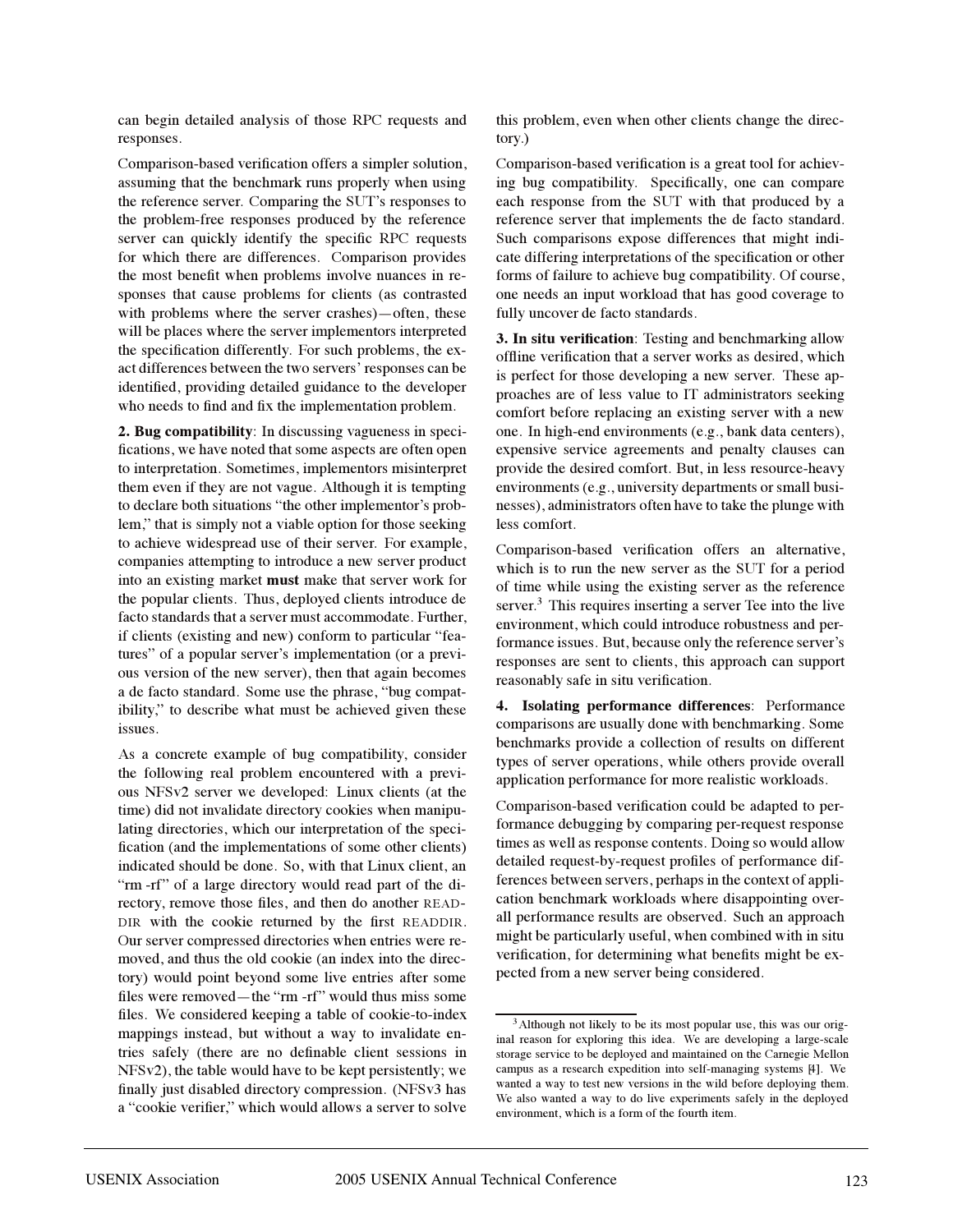## **3 Components of a file system Tee**

Comparison-based server verification happens at an interposition point between clients and servers. Although there are many ways to do this, we believe it will often take the form of a distinct proxy that we call a "server" Tee". This section details what a server Tee is by describing its four primary tasks. The subsequent section describes the design and implementation of a server Tee for NFSv3.

**Relaying traffic to/from reference server**: Because it interposes, a Tee must relay RPC requests and responses between clients and the reference server. The work involved in doing so depends on whether the Tee is a passive or an active intermediary. A passive intermediary observes the client-server exchanges but does not manipulate them at all—this minimizes the relaying effort, but increases the effort for the duplicating and comparing steps, which now must reconstruct RPC interactions from the observed packet-level communications. An active intermediary acts as the server for clients and as the only client for the server-it receives and parses the RPC requests/responses and generates like messages for the final destination. Depending on the RPC protocol, doing so may require modifying some fields (e.g., request IDs since all will come from one system, the Tee), which is extra work. The benefit is that other Tee tasks are simplified.

Whether a Tee is an active intermediary or a passive one, it must see all accesses that affect server state in order to avoid flagging false positives. For example, an unseen file write to the reference server would cause a subsequent read to produce a mismatch during comparison that has nothing to do with the correctness of the SUT. One consequence of the need for complete interposing is that tapping the interconnect (e.g., via a network card in promiscuous mode or via a mirrored switch port) in front of the reference server will not work—such tapping is susceptible to dropped packets in heavy traffic situations, which would violate this fundamental Tee assumption.

**Synchronizing state on the SUT**: Before RPC requests can be productively sent to the SUT, its state must be initialized such that its responses could be expected to match the reference server's. For example, a file read's responses won't match unless the file's contents are the same on both servers. Synchronizing the SUT's state involves querying the reference server and updating the SUT accordingly.

For servers with large amounts of state, synchronizing can take a long time. Since only synchronized objects can be compared, few comparisons can be done soon after a SUT is inserted. Requests for objects that have yet to be synchronized produce no useful comparison

data. To combat this, the Tee could simply deny client requests until synchronization is complete. Then, when all objects have been synchronized, the Tee could relay and duplicate client requests knowing that they will all be for synchronized state. However, because we hope for the Tee to scale to terabyte- and petabyte-scale storage systems, complete state synchronization can take so long that denying client access would create significant downtime. To maintain acceptable availability, if a Tee is to be used for in situ testing, requests must be handled during initial synchronization even if they fail to yield meaningful comparison results.

**Duplicating requests for the SUT**: For RPC requests that can be serviced by the SUT (because the relevant state has been synchronized), the Tee needs to duplicate them, send them, and process the responses. This is often not as simple as just sending the same RPC request packets to the SUT, because IDs for the same object on the two servers may differ. For example, our NFS Tee must deal with the fact that the two file handles (reference server's and SUT's) corresponding to a particular file will differ; they are assigned independently by each server. During synchronization, any such ID mappings must be recorded for use during request duplication.

**Comparing responses from the two servers**: Comparing the responses from the reference server and SUT involves more than simple bitwise comparison. Each field of a response falls into one of three categories: bitwisecomparable, non-comparable, or loosely-comparable.

Bitwise-comparable fields should be identical for any correct server implementation. Most bitwise-comparable fields consist of data provided directly by clients, such as file contents returned by a file read.

Most non-comparable fields are either server-chosen values (e.g., cookies) or server-specific information (e.g., free space remaining). Differences in these fields do not indicate a problem, unless detailed knowledge of the internal meanings and states suggest that they do. For example, the disk space utilized by a file could be compared if both server's are known to use a common internal block size and approach to space allocation.

Fields are loosely-comparable if comparing them requires more analysis than bitwise comparison—the reference and SUT values must be compared in the context of the field's semantic meaning. For example, timestamps can be compared (loosely) by allowing differences small enough that they could be explained by clock skew, communication delay variation, and processing time variation.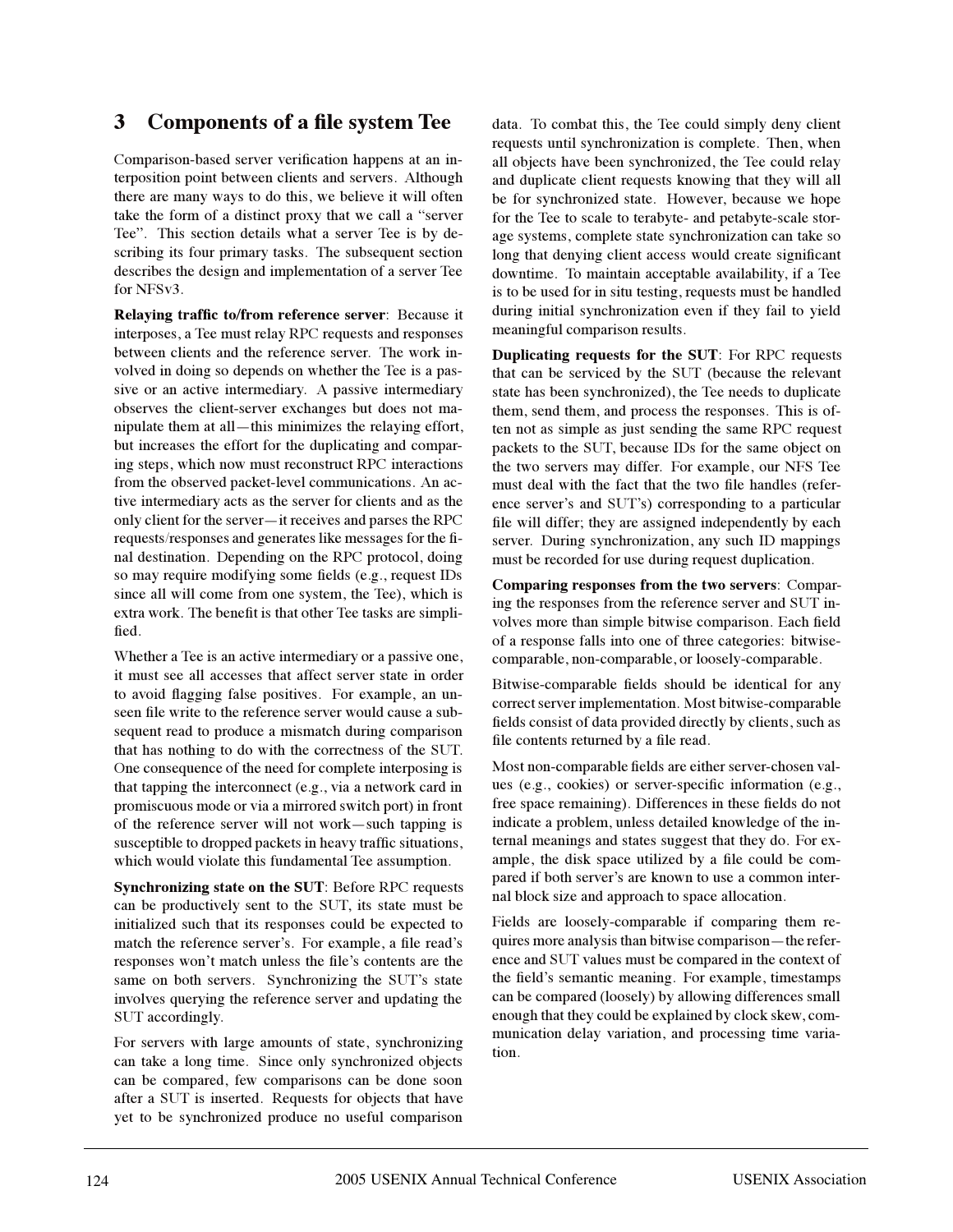

Figure 2: **Software architecture of an NFS Tee.** To minimize potential impact on clients, we separate the relaying functionality from the other three primary Tee functions (which contain the vast majority of the code). One or more NFS plug-ins can be dynamically initiated to compare a SUT to the reference server with which clients are interacting.

### **4 A NFSv3 Tee**

This section describes the design and implementation of an NFSv3 Tee. It describes how components performing the four primary Tee tasks are organized and explains the architecture in terms of our design goals. It details nuanced aspects of state synchronization and response comparison, including some performance enhancements.

#### **4.1 Goals and architecture**

Our NFSv3 Tee's architecture is driven by five design goals. First, we want to be able to use the Tee in live environments, which makes the reliability of the relay task crucial. Second, we want to be able to dynamically add a SUT and initiate comparison-based verification in a live environment.<sup>4</sup> Third, we want the Tee to operate using reasonable amounts of machine resources, which pushes us to minimize runtime state and perform complex comparisons off-line in a post-processor. Fourth, we are more concerned with achieving a functioning, robust Tee than with performance, which guides us to have the Tee run as application-level software, acting as an active intermediary. Fifth, we want the comparison module to be flexible so that a user can customize of the rules to increase efficiency in the face of server idiosyncrasies that are understood.

Figure 2 illustrates the software architecture of our NFSv3 Tee, which includes modules for the four primary tasks. The four modules are partitioned into two

processes. One process relays communication between clients and the reference server. The other process (a "plug-in") performs the three tasks that involve interaction with the SUT. The relay process exports RPC requests and responses to the plug-in process via a queue stored in shared memory. This two-process organization was driven by the first two design goals: (1) running the relay as a separate process isolates it from faults in the plug-in components, which make up the vast majority of the Tee code; (2) plug-ins can be started and stopped without stopping client interactions with the reference server.

When a plug-in is started, it attaches to the shared memory and begins its three modules. The synchronization module begins reading files and directories from the reference server and writing them to the SUT. As it does so, it stores reference server-to-SUT file handle mappings.

The duplication module examines each RPC request exported by the relay and determines whether the relevant SUT objects are synchronized. If so, an appropriate request for the SUT is constructed. For most requests, this simply involves mapping the file handles. The SUT's response is passed to the comparison module, which compares it against the reference server's response.

Full comparison consists of two steps: a configurable on-line step and an off-line step. For each mismatch found in the on-line step, the request and both responses are logged for off-line analysis. The on-line comparison rules are specified in a configuration file that describes how each response field should be compared. Off-line post-processing prunes the log of non-matching

<sup>4</sup>On a SUT running developmental software, developers may wish to make code changes, recompile, and restart the server repeatedly.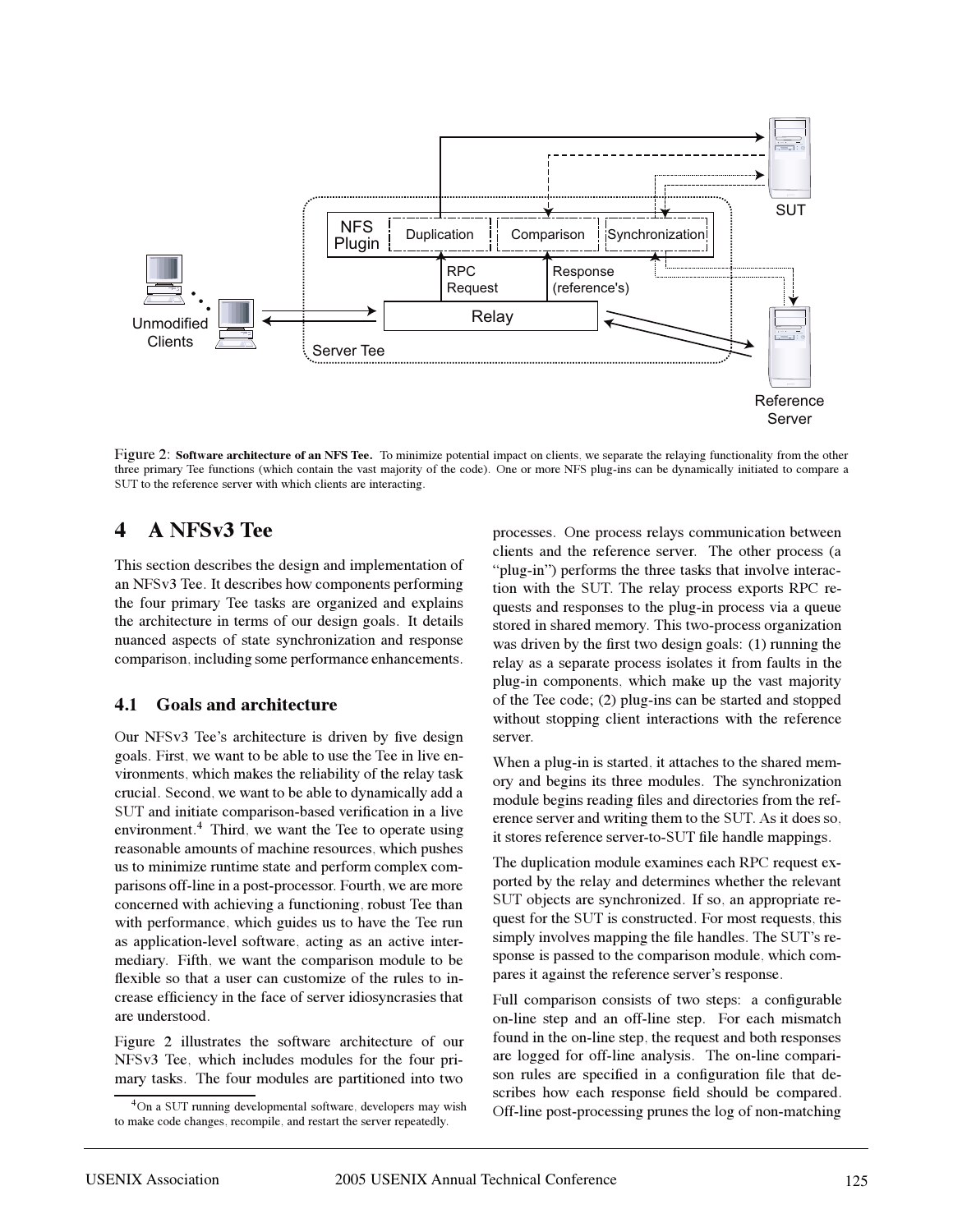responses that do not represent true discrepancies (e.g., directory entries returned in different orders), and then assists the user with visualizing the "problem" RPCs. Off-line post-processing is useful for reducing on-line overheads as well as allowing the user to refine comparison rules without losing data from the real environment (since the log is a filtered trace).

#### **4.2 State synchronization**

The synchronization module updates the SUT to enable useful comparisons. Doing so requires making the SUT's internal state match the reference server's to the point that the two servers' responses to a given RPC could be expected to match. Fortunately, NFSv3 RPCs generally manipulate only one or two file objects (regular files, directories, or links), so some useful comparisons can be made long before the entire file system is copied to the reference server.

Synchronizing an object requires establishing a point within the stream of requests where comparison could begin. Then, as long as RPCs affecting that object are handled in the same order by both servers, it will remain synchronized. The lifetime of an object can be viewed as a sequence of states, each representing the object as it exists between two modifications. Synchronizing an object, then, amounts to replicating one such state from the reference server to the SUT.

Performing synchronization offline (i.e., when the reference server is not being used by any clients) would be straightforward. But, one of our goals is the ability to insert a SUT into a live environment at runtime. This requires dealing with object changes that are concurrent with the synchronization process. The desire not to disrupt client activity precludes blocking requests to an object that is being synchronized. The simplest solution would be to restart synchronization of an object if a modification RPC is sent to the reference server before it completes. But, this could lead to unacceptably slow and inefficient synchronization of large, frequently-modified objects. Instead, our synchronization mechanism tracks changes to objects that are being synchronized. RPCs are sent to the reference server as usual, but are also saved in a *changeset* for later replay against the SUT.

Figure 3 illustrates synchronization in the presence of write concurrency. The state S1 is first copied from the reference server to the SUT. While this copy is taking place, a write (Wr1) arrives and is sent to the reference server. Wr1 is not duplicated to the SUT until the copy of S1 completes. Instead, it is recorded at the Tee. When the copy of S1 completes, a new write, Wr1', is constructed based on Wr1 and sent to the SUT. Since no further concurrent changes need to be replayed, the object is marked



Figure 3: **Synchronization with a concurrent write.** The top series of states depicts a part of the lifetime of an object on the reference server. The bottom series of states depicts the corresponding object on the SUT. Horizontal arrows are requests executed on a server (reference or SUT), and diagonal arrows are full object copies. Synchronization begins with copying state S1 onto the SUT. During the copy of S1, write Wr1 changes the object on the reference server. At the completion of the copy of S1, the objects are again out of synchronization. Wr1' is the write constructed from the buffered version of Wr1 and replayed on the SUT.

synchronized and all subsequent requests referencing it are eligible for duplication and comparison.

Even after initial synchronization, concurrent and overlapping updates (e.g., Wr1 and Wr2 in Figure 4) can cause a file object to become unsynchronized. Two requests are deemed overlapping if they both affect the same state. Two requests are deemed concurrent if the second one arrives at the relay before the first one's response. This definition of concurrency accounts for both network reordering and server reordering. Since the Tee has no reliable way to determine the order in which concurrent requests are executed on the reference server, any state affected by both Wr1 and Wr2 is indeterminate. Resynchronizing the object requires re-copying the affected state from the reference server to the SUT. Since overlapping concurrency is rare, our Tee simply marks the object unsynchronized and repeats the process entirely.

The remainder of this section provides details regarding synchronization of files and directories, and describes some synchronization ordering enhancements that allow comparisons to start more quickly.

**Regular file synchronization:** A regular file's state is its data and its attributes. Synchronizing a regular file takes place in three steps. First, a small unit of data and the file's attributes are read from the reference server and written to the SUT. If a client RPC affects the object during this initial step, the step is repeated. This establishes a point in time for beginning the changeset. Second, the remaining data is copied. Third, any changeset entries are replayed.

A file's changeset is a list of attribute changes and written-to extents. A bounded amount of the written data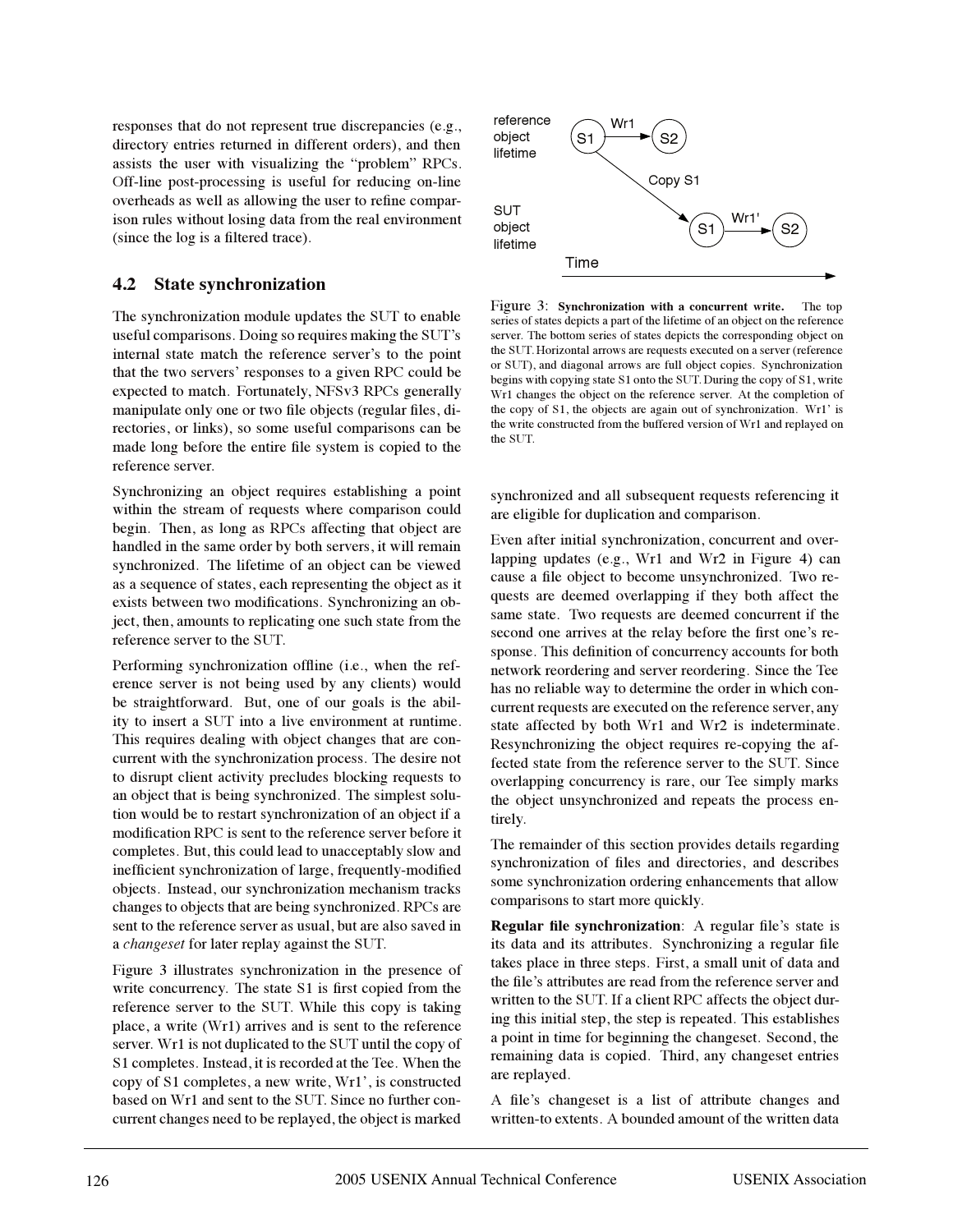

Figure 4: **Re-synchronizing after write concurrency.** The example begins with a synchronized object, which has state S1 on both servers. When concurrent writes are observed (Wr1 and Wr2 in this example), the Tee has no way of knowing their execution order at the reference server. As a consequence, it cannot know the resulting reference server state. So, it must mark the object as unsynchronized and repeat synchronization.

is cached. If more data was written, it must be read from the reference server to replay changes. As the changeset is updated, by RPCs to reference server, overlapping extents are coalesced to reduce the work of replaying them; so, for example, two writes to the same block will result in a single write to the SUT during the third step of file synchronization.

**Directory synchronization**: A directory's state is its attributes and the name and type of each of its children.<sup>5</sup> This definition of state allows a directory to be synchronized regardless of whether its children are synchronized. This simplifies the tracking of a directory's synchronization status and allows the comparison of responses to directory-related requests well before the children are synchronized.

Synchronizing a directory is done by creating missing directory entries and removing extraneous ones. Hard links are created as necessary (i.e., when previously discovered file handles are found). As each unsynchronized child is encountered, it is enqueued for synchronization. When updates occur during synchronization, a directoryís changeset will include new attribute values and two lists: entries to be created and entries to be removed. Each list entry stores the name, file handle, and type for a particular directory entry.

**Synchronization ordering**: By default, the synchronization process begins with the root directory. Each unknown entry of a directory is added to the list of files to be synchronized. In this way, the synchronization process works its way through the entire reference file system.

One design goal is to begin making comparisons as

quickly as possible. To accomplish this, our Tee synchronizes the most popular objects first. The Tee maintains a weighted moving average of access frequency for each object it knows about, identifying accesses by inspecting the responses to lookup and create operations. These quantities are used to prioritize the synchronization list. Because an object cannot be created until its parent directory exists on the SUT, access frequency updates are propagated from an object back to the file system root.

#### **4.3 Comparison**

The comparison module compares responses to RPC requests on synchronized objects. The overall comparison functionality proceeds in two phases: on-line and postprocessed. The on-line comparisons are performed at runtime, by the Tee's comparison module, and any nonmatching responses (both responses in their entirety) are logged together with the associated RPC request. The logged information allows post-processing to eliminate false non-matches (usually with more detailed examination) and to help the user to explore valid non-matches in detail.

Most bitwise-comparable fields are compared on-line. Such fields include file data, file names, soft link contents, access control fields (e.g., modes and owner IDs), and object types. Loosely-comparable fields include time values and directory contents. The former are compared on-line, while the latter (in our implementation) are compared on-line and then post-processed.

Directory contents require special treatment, when comparison fails, because of the looseness of the NFS protocol. Servers are not required to return entries in any particular order, and they are not required to return any particular number of entries in a single response to a READDIR or READDIRPLUS RPC request. Thus, entries may be differently-ordered and differently-spread across multiple responses. In fact, only when the Tee observes complete listings from both servers can some non-matches be definitively declared. Rather than deal with all of the resulting corner cases on-line, we log the observed information and leave it for the post-processor. The post-processor can link multiple RPC requests iterating through the same directory by the observed file handles and cookie values. It filters log entries that cannot be definitively compared and that do not represent mismatches once reordering and differing response boundaries are accounted for.

#### **4.4 Implementation**

We implemented our Tee in C++ on Linux. We used the State Threads user-level thread library. The relay runs

<sup>&</sup>lt;sup>5</sup>File type is not normally considered to be part of a directory's contents. We make this departure to facilitate the synchronization process. During comparison, file type is a property of the file, not of the parent directory.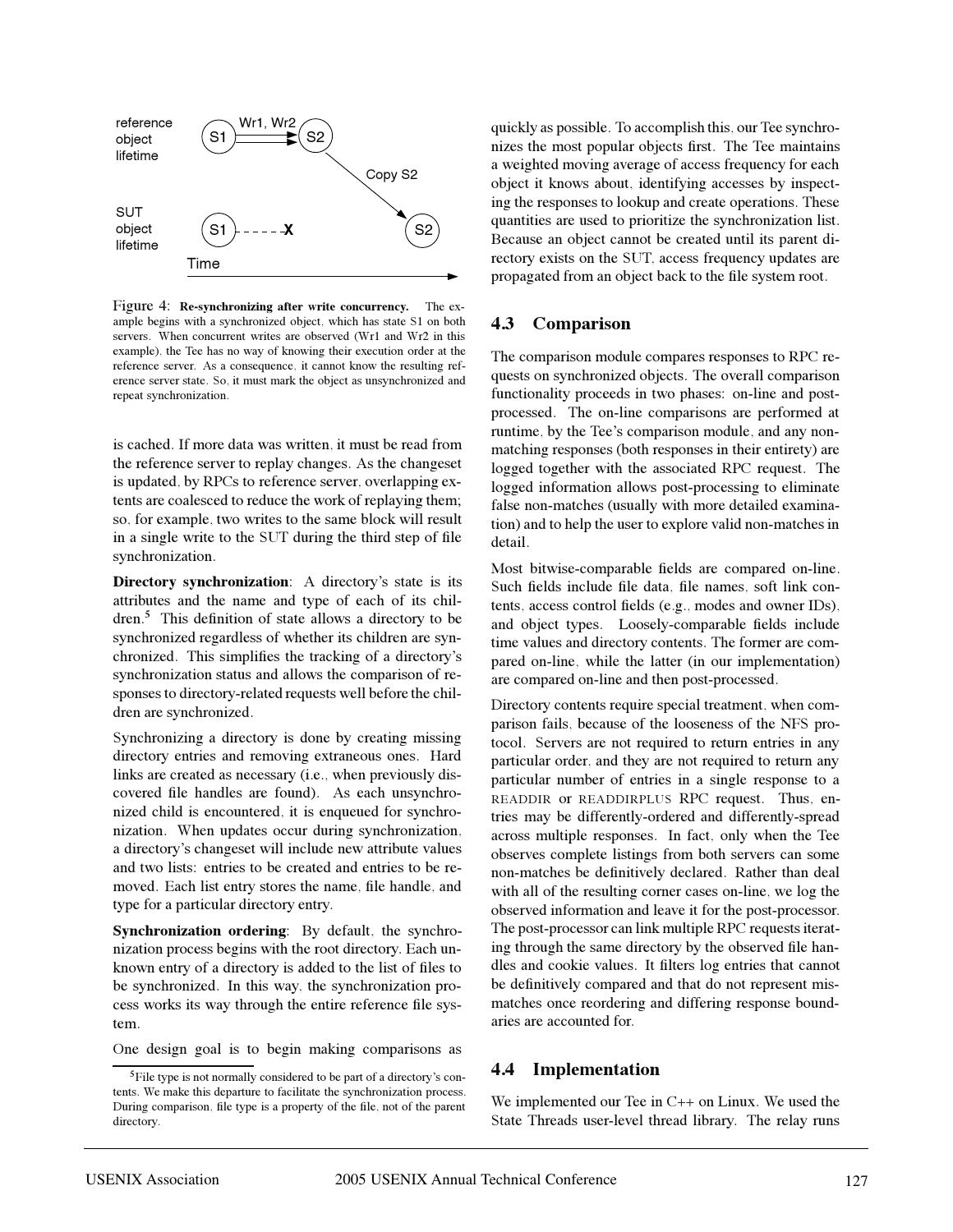as a single process that communicates with clients and the reference server via UDP and with any plug-ins via a UNIX domain socket over which shared memory addresses are passed.

Our Tee is an active intermediary. To access a file system exported by the reference server, a client sends its requests to the Tee. The Tee multiplexes all client requests into one stream of requests, with itself as the client so that it receives all responses directly. Since the Tee becomes the source of all RPC requests seen by the reference server, it is necessary for the relay to map clientassigned RPC transaction IDs (XIDs) onto a separate XID space. This makes each XID seen by the reference server unique, even if different clients send requests with the same XID, and it allows the Tee to determine which client should receive which reply. This XID mapping is the only way in which the relay modifies the RPC requests.

The NFS plug-in contains the bulk of our Tee's functionality and is divided into four modules: synchronization, duplication, comparison, and the dispatcher. The first three modules each comprise a group of worker threads and a queue of lightweight request objects. The dispatcher (not pictured in Figure 2) is a single thread that interfaces with the relay, receiving shared memory buffers.

For each file system object, the plug-in maintains some state in a hash table keyed on the object's reference server file handle. Each entry includes the object's file handle on each server, its synchronization status, pointers to outstanding requests that reference it, and miscellanous book-keeping information. Keeping track of each object consumes 236 bytes. Each outstanding request is stored in a hash table keyed on the request's reference server XID. Each entry requires 124 bytes to hold the request, both responses, their arrival times, and various miscellanous fields. The memory consumption is untuned and could be reduced.

Each RPC received by the relay is stored directly into a shared memory buffer from the RPC header onward. The dispatcher is passed the addresses of these buffers in the order that the RPCs were received by the relay. It updates internal state (e.g., for synchronization ordering), then decides whether or not the request will yield a comparable response. If so, the request is passed to the duplication module, which constructs a new RPC based on the original by replacing file handles with their SUT equivalents. It then sends the request to the SUT.

Once responses have been received from both the reference server and the SUT, they are passed to the comparison module. If the comparison module finds any discrepancies, it logs the RPC and responses and optionally alerts the user. For performance and space reasons, the Tee discards information related to matching responses, though this can be disabled if full tracing is desired.

# **5 Evaluation**

This section evaluates the Tee along three dimensions. First, it validates the Tee's usefulness with several case studies. Second, it measures the performance impact of using the Tee. Third, it demonstrates the value of the synchronization ordering optimizations.

### **5.1 Systems used**

All experiments are run with the Tee on an Intel P4 2.4GHz machine with 512MB of RAM running Linux 2.6.5. The client is either a machine identical to the Tee or a dual P3 Xeon 600MHz with 512MB of RAM running FreeBSD 4.7. The servers include Linux and FreeBSD machines with the same specifications as the clients, an Intel P4 2.2GHz with 512MB of RAM running Linux 2.4.18, and a Network Appliance FAS900 series filer. For the performance and convergence benchmarks, the client and server machines are all identical to the Tee mentioned above and are connected via a Gigabit Ethernet switch.

### **5.2 Case studies**

An interesting use of the Tee is to compare popular deployed NFS server implementations. To do so, we ran a simple test program on a FreeBSD client to compare the responses of the different server configurations. The short test consists of directory, file, link, and symbolic link creation and deletion as well as reads and writes of data and attributes. No other filesystem objects were involved except the root directory in which the operations were done. Commands were issued at 2 second intervals.

**Comparing Linux to FreeBSD**: We exercised a setup with a FreeBSD SUT and a Linux reference server to see how they differ. After post-processing READDIR and READDIRPLUS entries, and grouping like discrepancies, we are left with the nineteen unique discrepancies summarized in Table 1. In addition to those nineteen, we observed many discrepancies caused by the Linux NFS server's use of some undefined bits in the MODE field (i.e., the field with the access control bits for owner, group, and world) of every file object's attributes. The Linux server encodes the object's type (e.g., directory, symlink, or regular file) in these bits, which causes the MODE field to not match FreeBSD's values in every response. To eliminate this recurring discrepancy, we modified the comparison rules to replace bitwise-comparison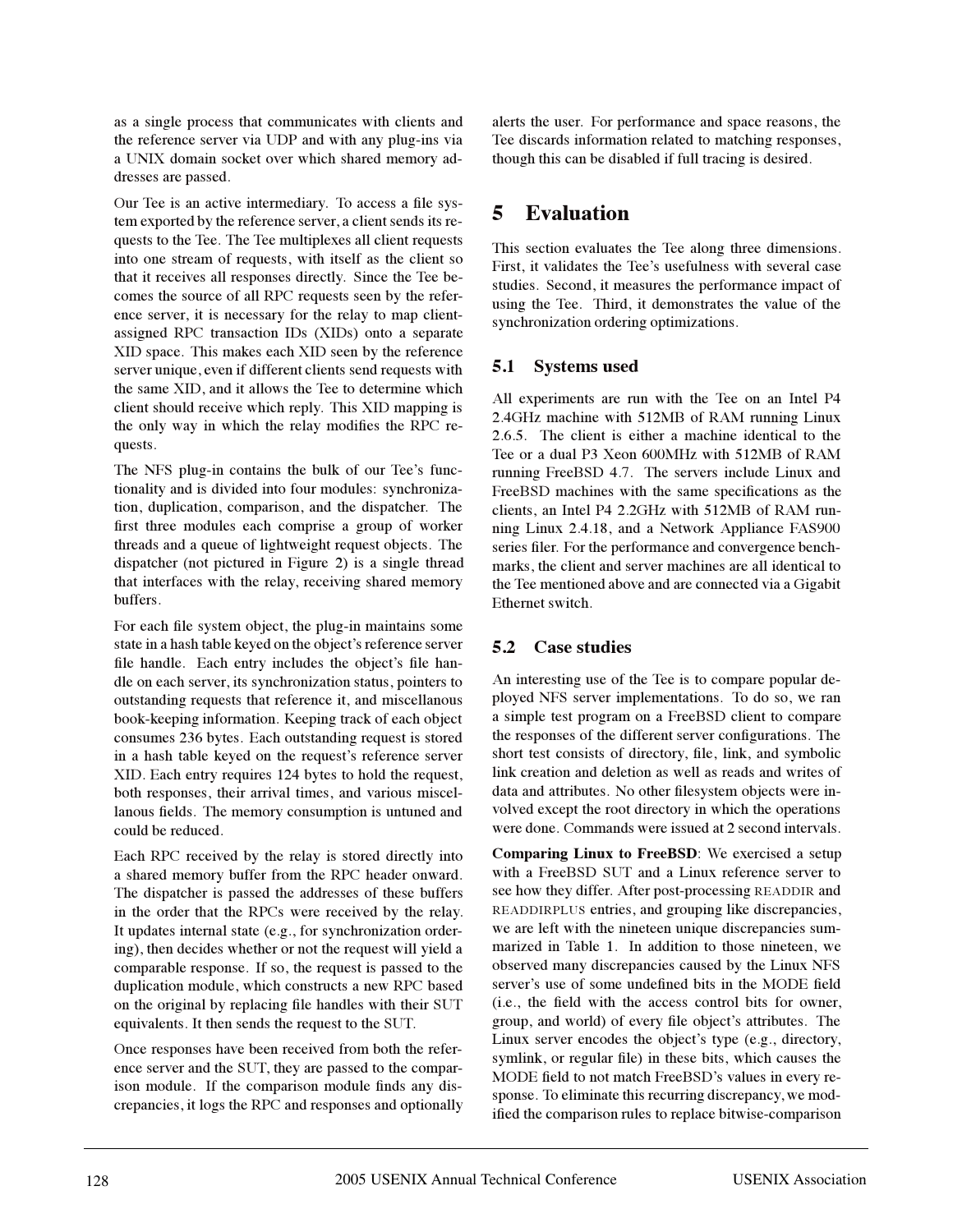| Field                  | Count | Reason                                                                 |
|------------------------|-------|------------------------------------------------------------------------|
| $EOF$ flag             |       | FreeBSD server failed to return EOF at the end of a read reply         |
| Attributes follow flag | 10    | Linux sometimes chooses not to return pre-op or post-op attributes     |
| Time                   | 6     | Parent directory pre-op ctime and mtime are set to the current time on |
|                        |       | FreeBSD                                                                |
| Time                   |       | FreeBSD does not update a symbolic link's <b>atime</b> on READLINK     |

Table 1: **Discrepancies when comparing Linux and FreeBSD servers.** The fields that differ are shown along with the number of distinct RPCs for which they occur and the reason for the discrepancy.

of the entire MODE field with a loose-compare function that examines only the specification-defined bits.

Perhaps the most interesting discrepancy is the EOF flag, which is the flag that signifies that a read operation has reached the end of the file. Our Tee tells us that when a FreeBSD client is reading data from a FreeBSD server, the server returns FALSE at the end of the file while the Linux server correctly returns TRUE. The same discrepancy is observed, of course, when the FreeBSD and Linux servers switch roles as reference server and SUT. The FreeBSD client does not malfunction, which means that the FreeBSD client is not using the EOF value that the server returns. Interestingly, when running the same experiment with a Linux client, the discrepancy is not seen because the Linux client uses different request sequences. If a developer were trying to implement a FreeBSD NFS server clone, the NFS Tee would be an useful tool in identifying and properly mimicking this quirk.

The "attributes follow" flag, which indicates whether or not the attribute structure in the given response contains data,<sup>6</sup> also produced discrepancies. These discrepancies mostly come from pre-operation directory attributes in which Linux, unlike FreeBSD, chooses not to return any data. Of course, the presence of these attributes represents additional discrepancies between the two servers' responses, but the root cause is the same decision about whether to include the optional information.

The last set of interesting discrepancies comes from timestamps. First, we observe that FreeBSD returns incorrect pre-operation directory modification times (mtime and ctime) for the parent directory for RPCs that create a file, a hard link, or a symbolic link. Rather than the proper values being returned, FreeBSD returns the current time. Second, FreeBSD and Linux use different policies for updating the last access timestamp (atime). Linux updates the atime on the symlink file when the symlink is followed, whereas FreeBSD only updates the atime when the symlink file is accessed directly (e.g., by writing it's value). This difference exhibits discrepancies in RPCs that read the symlink's attributes.

We also ran the test with the servers swapped (FreeBSD as reference and Linux as SUT). Since the client interacts with the reference server's implementation, we were interested to see if the FreeBSD client's interaction with a FreeBSD NFS server would produce different results when compared to the Linux server, perhaps due to optimizations between the like client and server. But, the same set of discrepancies were found.

**Comparing Linux 2.6 to Linux 2.4**: Comparing Linux 2.4 to Linux 2.6 resulted in very few discrepancies. The Tee shows that the 2.6 Kernel returns file metadata timestamps with nanosecond resolution as a result of its updated VFS layer, while the 2.4 kernel always returns timestamps with full second resolution. The only other difference we found was that the parent directory's preoperation attributes for SETATTR are not returned in the 2.4 kernel but are in the 2.6 kernel.

**Comparing Network Appliance FAS900 to Linux and FreeBSD**: Comparing the Network Appliance FAS900 to the Linux and FreeBSD servers yields a few interesting differences. The primary observation we are able to make is that the FAS900 replies are more similar to FreeBSD's that Linux's. The FAS900 handles its file MODE bits like FreeBSD without Linux's extra file type bits. The FAS900, like the FreeBSD server, also returns all of the pre-operation directory attributes that Linux does not. It is also interesting to observe that the FAS900 clearly handles directories differently from both Linux and FreeBSD. The cookie that the Linux or FreeBSD server returns in response to a READDIR or READDIRPLUS call is a byte offset into the directory file whereas the Network Appliance filer simply returns an entry number in the directory.

Aside: It is interesting to note that, as an unintended consequence of our initial relay implementation, we discovered an implementation difference between the FAS900 and the Linux or FreeBSD servers. The relay modifies the NFS call's XIDs so that if two clients happen to use the same XID, they don't get mixed up when the Tee relays them both. The relay is using a sequence of values

<sup>&</sup>lt;sup>6</sup>Many NFSv3 RPCs allow the affected object's attributes to be included in the response, at the server's discretion, for the client's convenience.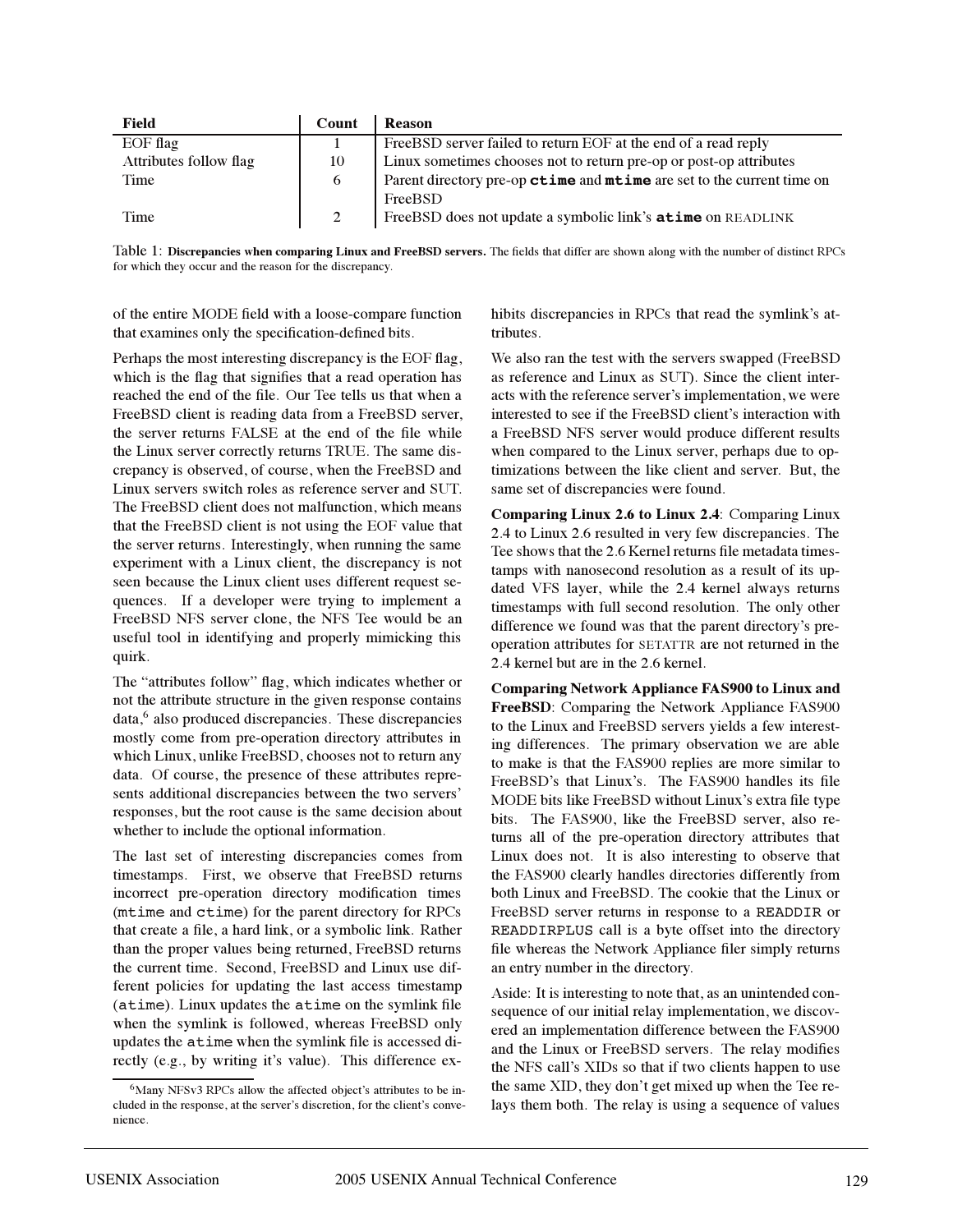for XIDs that is identical each time the relay is run. We found that, after restarting the Tee, requests would often get lost on the FAS900 but not on the Linux or FreeBSD servers. It turns out that the FAS900 caches XIDs for much longer than the other servers, resulting in dropped RPCs (as seeming duplicates) when the XID numbering starts over too soon.

**Debugging the Ursa Major NFS server**: Although the NFS Tee is new, we have started to use it for debugging an NFS server being developed in our group. This server is being built as a front-end to Ursa Major, a storage system that will be deployed at Carnegie Mellon as part of the Self-\* Storage project [4]. Using Linux as a reference, we have found some non-problematic discrepancies (e.g., different choices made about which optional values to return) and one significant bug. The bug occurred in responses to the READ command, which never set the EOF flag even when the last byte of the file was returned. For the Linux clients used in testing, this is not a problem. For others, however, it is. Using the Tee exposed and isolated this latent problem, allowing it to be fixed proactively.

#### **5.3 Performance impact of prototype**

We use PostMark to measure the impact the Tee would have on a client in a live environment. We compare two setups: one with the client talking directly to a Linux server and one with the client talking to a Tee that uses the same Linux server as the reference. We expect a significant increase in latency for each RPC, but less significant impact on throughput.

PostMark was designed to measure the performance of a file system used for electronic mail, netnews, and web based services [6]. It creates a large number of small randomly-sized files (between 512 B and 9.77 KB) and performs a specified number of transactions on them. Each transaction consists of two sub-transactions, with one being a create or delete and the other being a read or append.

The experiments were done with a single client and up to sixteen concurrent clients. Except for the case of a single client, two instances of PostMark were run on each physical client machine. Each instance of PostMark ran with 10,000 transactions on 500 files and the biases for transaction types were equal. Except for the increase in the number of transactions, these are default PostMark values.

Figure 5 shows that using the Tee reduces client throughput when compared to a direct NFS mount. The reduction is caused mainly by increased latency due to the added network hop and overheads introduced by the fact



Figure 5: **Performance with and without the Tee.** The performance penalty caused by the Tee decreases as concurrency increases, because higher latency is the primary cost of inserting a Tee between client and reference serer. Concurrency allows request propagation and processing to be overlapped, which continues to benefit the Through-Tee case after the Direct case saturates.. The graph shows average and standard deviation of PostMark throughput, as a function of the number of concurent instances.

that the Tee is a user-level process.

The single-threaded nature of PostMark allows us to evaluate both the latency and the throughput costs of our Tee. With one client, PostMark induces one RPC request at a time, and the Tee decreases throughput by 61%. As multiple concurrent PostMark clients are added, the percentage difference between direct NFS and through-Tee NFS performance shrinks. This indicates that the latency increase is a more significant factor than the throughput limitation—with high concurrency and before the server is saturated, the decrease in throughput drops to 41%. When the server is heavily loaded in the case of a direct NFS mount, the Tee continues to scale and with 16 clients the reduction in throughput is only 12%.

Although client performance is reduced through the use of the Tee, the reduction does not prevent us from using it to test synchronization convergence rates, do offline case studies, or test in live environments where lower performance is acceptible.

#### **5.4 Speed of synchronization convergence**

One of our Tee design goals was to support dynamic addition of a SUT in a live environment. To make such addition most effective, the Tee should start performing comparisons as quickly as possible. Recall that operations on a file object may be compared only if the object is synchronized. This section evaluates the effectiveness of the synchronization ordering enhancements described in Section 4.2. We expect them to significantly increase the speed with which useful comparisons can begin.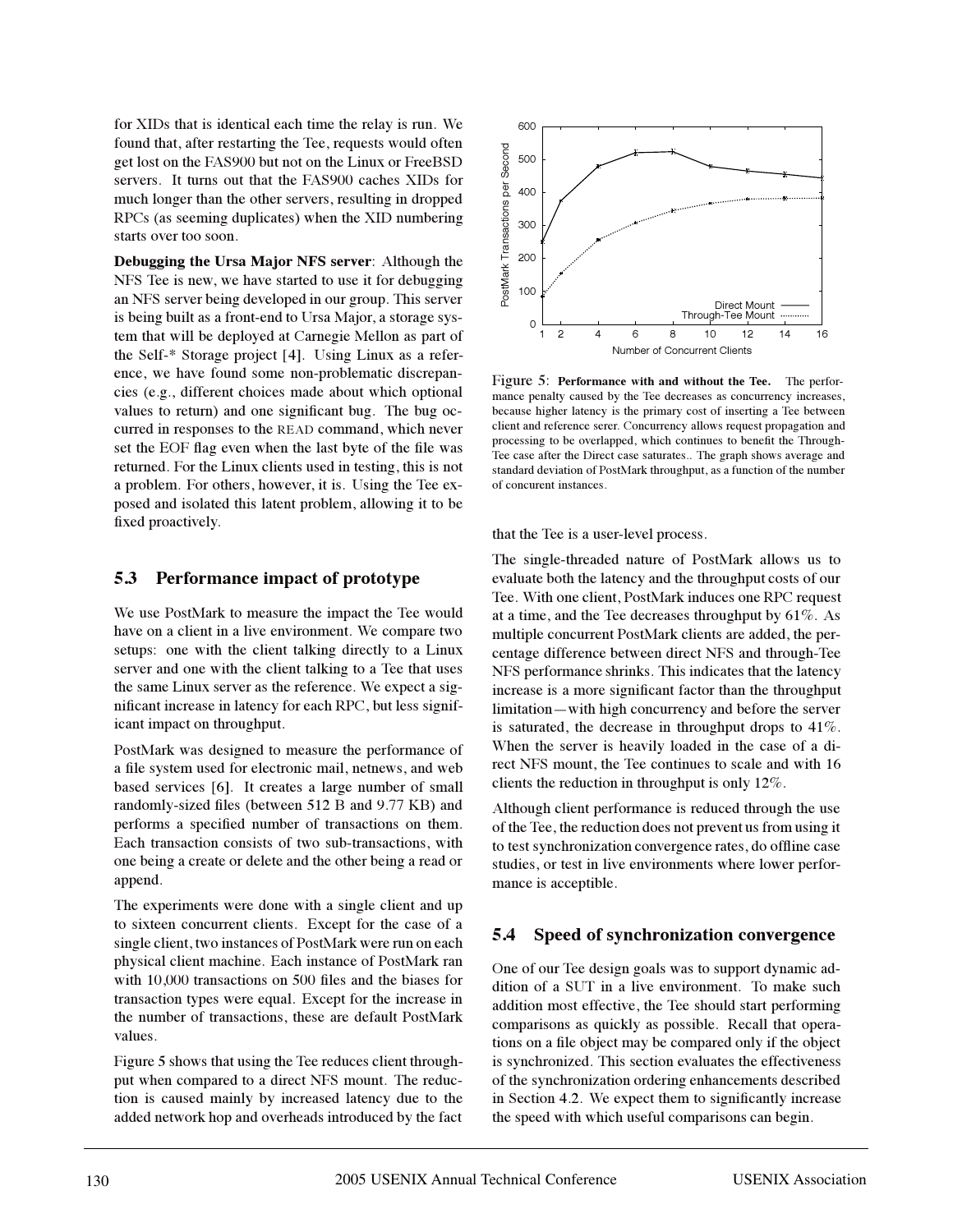

Figure 6: **Effect of prioritized synchronization ordering on speed of convergence.** The graph on the left illustrates the base case, with no synchronization ordering enhancements. The graph on the right illustrates the benefit of prioritized synchronization ordering. Although the overall speed with which the entire file system is synchronized does not increase (in fact, it goes down a bit due to contention on the SUT), the percentage of comparable responses quickly grows to a large value.

To evaluate synchronization, we ran an OpenSSH compile (the compile phase of the *ssh-build* benchmark used by Seltzer, et al. [12]) on a client that had mounted the reference server through the Tee. The compilation process was started immediately after starting the plugin. Both reference server and SUT had the same hardware configuration and ran the same version of Linux. No other workloads were active during the experiment. The OpenSSH source code shared a mount point with approximately 25,000 other files spread across many directories. The sum of the file sizes was 568MB.

To facilitate our synchronization evaluation, we instrumented the Tee to periodically write internal counters to a file. This mechanism provides us with two point-intime values: the number of objects that are in a synchronized state and the total number of objects we have discovered thus far. It also provides us with two periodic values (counts within a particular interval): the number of requests enqueued for duplication to the SUT and the number of requests received by the plugin from the relay. These values allow us to compute two useful quantities. The first is the ratio of requests enqueued for duplication to requests received, expressed as a moving average; this ratio serves as a measure of the proportion of operations that were comparable in each time period. The second is the ratio of synchronized objects to the total number of objects in the file system; this value measures how far the synchronization process has progressed through the file system as a whole.

Figure 6 shows how both ratios grow over time for two Tee instances: one (on the left) without the synchronization ordering enhancements and one with them. Although synchronization of the entire file system requires over 90 seconds, prioritized synchronization ordering quickly enables a high rate of comparable responses.

Ten seconds into the experiment, almost all requests produced comparable responses with the enhancements. Without the enhancements, we observe that a high rate of comparable responses is reached at about 40 seconds after the plugin was started. The rapid increase observed in the unoptimized case at that time can be attributed to the synchronization module reaching the OpenSSH source code directory during its traversal of the directory tree.

The other noteworthy difference between the unordered case and the ordered case is the time required to synchronize the entire file system. Without prioritized synchronization ordering, it took approximately 90 seconds. With it, this figure was more than 100 seconds. This difference occurs because the prioritized ordering allows more requests to be compared sooner (and thus duplicated to the SUT), creating contention for SUT resources between synchronization-related requests and client requests. The variation in the rate with which objects are synchronized is caused by a combination of variation in object size and variation in client workload (which contends with synchronization for the reference server).

## **6 Discussion**

This section discusses several additional topics related to when comparison-based server verification is useful.

**Debugging FS client code**: Although its primary *raison d'etre* is file server testing, comparison-based FS verification can also be used for diagnosing problems with client implementations. Based on prior experiences, we believe the best example of this is when a client is observed to work with some server implementations and not others (e.g., a new version of a file server). Detailed insight can be obtained by comparing server responses to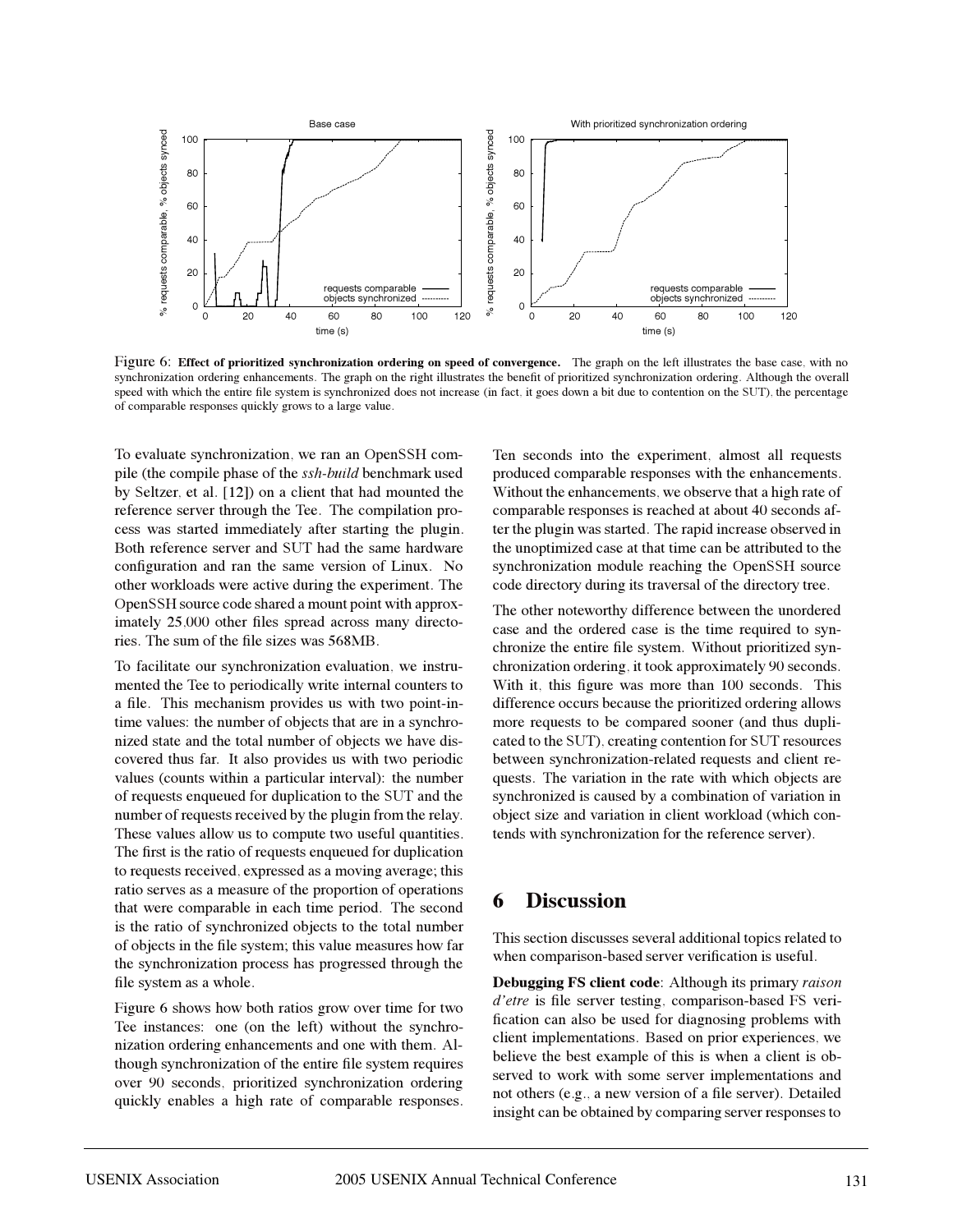request sequences with which there is trouble, allowing one to zero in on what unexpected server behavior the client needs to cope with.

**Holes created by non-comparable responses**: Comparison-based testing is not enough. Although it exposes and clarifies some differences, it is not able to effectively compare responses in certain situations, as described in Section 4. Most notably, concurrent writes to the same data block are one such situation—the Tee cannot be sure which write was last and, therefore, cannot easily compare responses to subsequent reads of that block. Note, however, that most concurrency situations can be tested.

**More stateful protocols**: Our file server Tee works for NFS version 3, which is a stateless protocol. The fact that no server state about clients is involved simplifies Tee construction and allows quick ramp up of the percentage of comparable operations. Although we have not built one, we believe that few aspects would change significantly in a file server Tee for more stateful protocols, such as CIFS, NFS version 4, and AFS [5]. The most notable change will be that the Tee must create duplicate state on the SUT and include callbacks in the set of "responses" compared—callbacks are, after all, external actions taken by servers usually in response to client requests. A consequence of the need to track and duplicate state is that comparisons cannot begin until both synchronization completes **and** the plug-in portion of the Tee observes the beginnings of client sessions with the server. This will reduce the speed at which the percentage of comparable operations grows.

## **7 Related work**

On-line comparison has a long history in computer faulttolerance [14]. Usually, it is used as a voting mechanism for determining the right result in the face of problems with a subset of instances. For example, the triple modular redundancy concept consists of running multiple instances of a component in parallel and comparing their results; this approach has been used, mainly, in very critical domains where the dominant fault type is hardware problems. Fault-tolerant consistency protocols (e.g., Paxos [11]) for distributed systems use similar voting approaches.

With software, deterministic programs will produce the same answers given the same inputs, so one accrues little benefit from voting among multiple instances of the same implementation. With multiple implementations of the same service, on the other hand, benefits can accrue. This is generally referred to as N-version programming [2]. Although some argue that N-version programming does not assist fault-tolerance much [8, 9], we view comparison-based verification as a useful application of the basic concept of comparing one implementation's results to those produced by an independent implementation.

One similar use of inter-implementation comparison is found in the Ballista-based study of POSIX OS robustness [10]. Ballista [3] is a tool that exercises POSIX interfaces with various erroneous arguments and evaluates how an OS implementation copes. In many cases, DeVale, et al. found that inconsistent return codes were used by different implementations, which clearly creates portability challenges for robustness-sensitive applications.

Use of a server Tee applies the proxy concept [13] to allow transparent comparison of a developmental server to a reference server. Many others have applied the proxy concept for other means. In the file system domain, specifically, some examples include Slice [1], Zforce [17], Cuckoo [7], and Anypoint [16]. These all interpose on client-server NFS activity to provide clustering benefits to unmodified clients, such as replication and load balancing. Most of them demonstrate that such interposing can be done with minimal performance impact, supporting our belief that the slowdown of our Tee's relaying could be eliminated with engineering effort.

# **8 Summary**

Comparison-based server verification can be a useful addition to the server testing toolbox. By comparing a SUT to a reference server, one can isolate RPC interactions that the SUT services differently. If the reference server is considered correct, these discrepancies are potential bugs needing exploration. Our prototype NFSv3 Tee demonstrates the feasibility of comparison-based server verification, and our use of it to debug a prototype server and to discover interesting discrepancies among production NFS servers illustrates its usefulness.

# **Acknowledgements**

We thank Raja Sambasivan and Mike Abd-El-Malek for help with experiments. We thank the reviewers, including Vivek Pai (our shepherd), for constructive feedback that improved the presentation. We thank the members and companies of the PDL Consortium (including EMC, Engenio, Hewlett-Packard, HGST, Hitachi, IBM, Intel, Microsoft, Network Appliance, Oracle, Panasas, Seagate, Sun, and Veritas) for their interest, insights, feedback, and support. This material is based on research sponsored in part by the National Science Foun